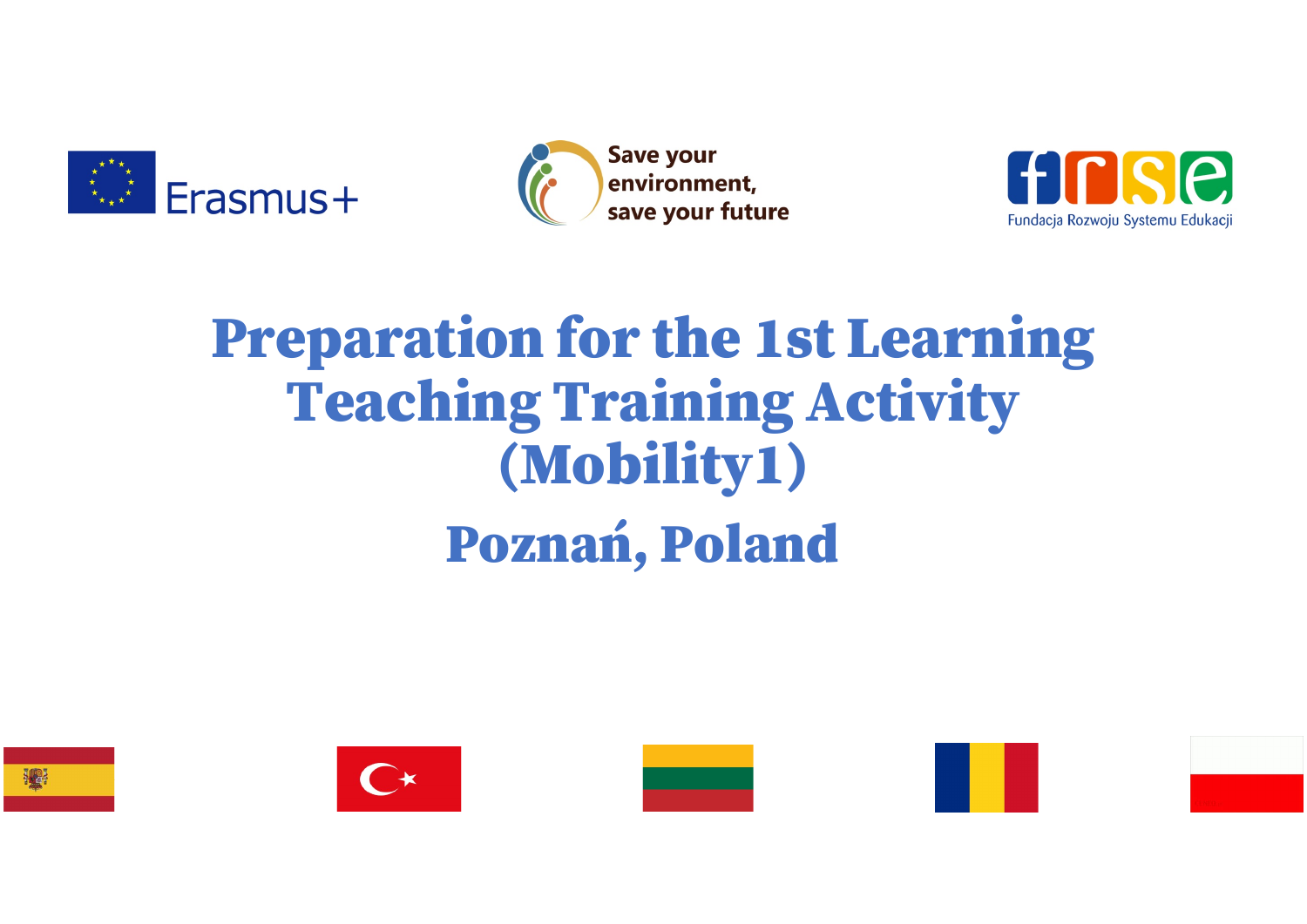## Monday, 31st May 2021

| <b>Monday, 31st May 2021</b>                                                          |
|---------------------------------------------------------------------------------------|
|                                                                                       |
|                                                                                       |
| 09:00 Welcome                                                                         |
| 09:30 Introduction to meeting programme and technical tips                            |
| 09:45 Getting to know each other - round of short presentation from participants      |
| 10:15 Presentation on Poland, short film about Poznań                                 |
| 11:00 Coffee break                                                                    |
| 11:30 Short film about our school                                                     |
| 12:00 Review of project aims, activities planned and methodology                      |
| 12:30 Lunch break                                                                     |
| 13:30 Students' meeting – introducing themselves (short films and live) WITH CHILDREN |
| 13:45 Students' meeting – introducing themselves (short films and live) WITH CHILDREN |
| 14:15 Presenting the first game                                                       |
| 14:30 Discussion on the first game                                                    |
| 15:00 Wrap up and next steps                                                          |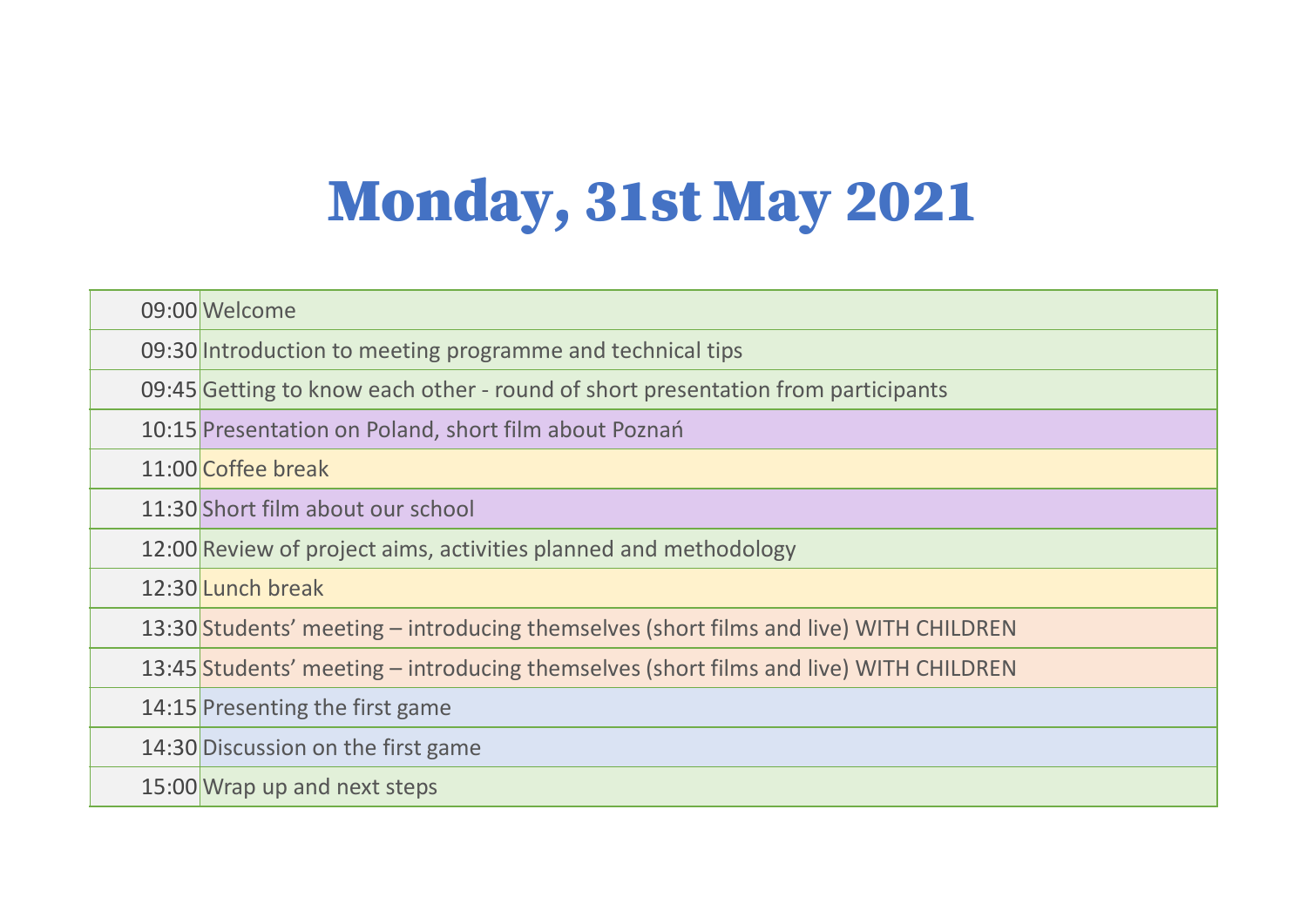## Tuesday, 1st June 2021

| <b>Tuesday, 1st June 2021</b> |                                                     |  |
|-------------------------------|-----------------------------------------------------|--|
|                               | 09:00 Welcome                                       |  |
|                               | 09:30 Presenting the second game                    |  |
|                               | 09:45 Discussion on the third game                  |  |
|                               | 10:15 Dance - dancing together (live) WITH CHILDREN |  |
|                               | 11:00 Coffee break                                  |  |
|                               | 11:30 Presenting the third game                     |  |
|                               | 12:00 Discussion on the third game                  |  |
|                               | 12:30 Lunch break                                   |  |
|                               | 13:30 Presenting the fourth game                    |  |
|                               | 13:45 Discussion on the fourth game                 |  |
|                               | 14:00 Presenting the fifth game                     |  |
|                               | 14:30 Discussion on the fifth game                  |  |
|                               | 15:00 Wrap up and next steps                        |  |